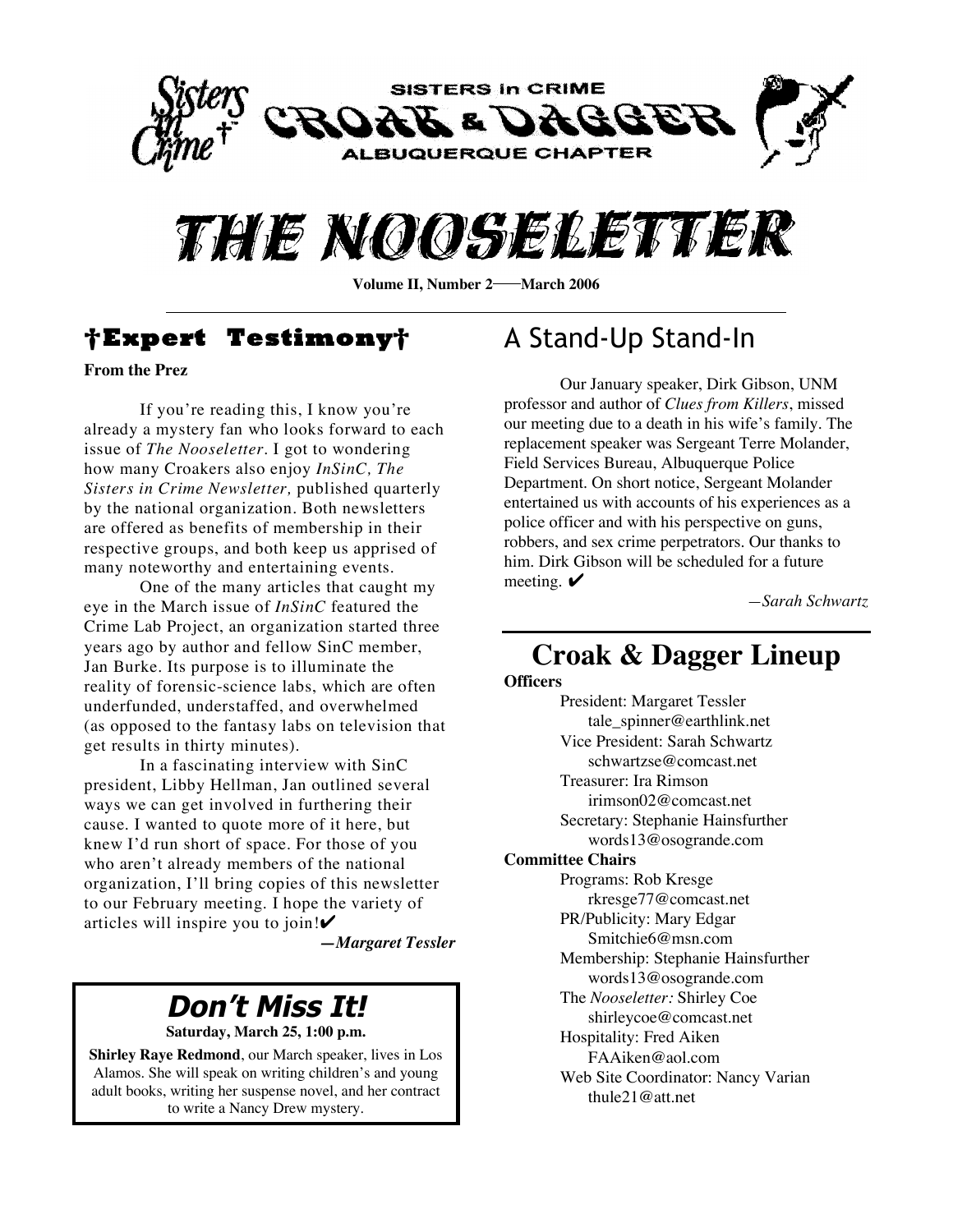# The Cairn of Albertvs

### *Quis custodiet ipsos custodes?* **"Who will watch the watchmen?"**

Did the Romans even have watchmen? Policemen? Firefighters?

Could citizens or emperors hire Columbolike detectives such as Marcus Didius Falco in the Lindsey Davis novels?

Were juries of *duodecim bonus homines* called up to perform their civic duty?

Did Latin interrogative sentences have question marks?

**Police.** Police didn't exist as we know them: the modern designation comes from *polis*, a Greek word for city. Whenever the well-to-do left their urban or country villas, they were accompanied by a band of toughs. These wielded batons, shouting, "Make way! Make way!" Julius Citizen stepped aside. Later, night watchmen were organized. They were known as *vigiles,* the root adjective being *vigil:* awake, watching, alert. From that we get the English "vigilant," the Spanish *vigilantes,* and the present surname "Vigil."

**Legal codes**. Early written Roman laws were the Twelve Tablets, approved in 450 BC and set up in the forum for plebs to deface and patricians to hire lawyers about. In Cicero's time, 400 years later, schoolboys still memorized them. The senate advised magistrates on new laws, which might or might not be enacted. From Augustus Caesar on, emperors pretty much dictated law, although Constantine I, Theodosius II, and Justinian revised legal codes. Jurists, practicing and academic lawyers who untangled the sticky details of law and points of order, advised these 4th-, 5th-, and 6th-century emperors. Later barbarian codes, such as *Lex Visigothorum,* influenced medieval legislation and thus our own through English common law. At first the Roman state did not involve itself investigating and prosecuting criminal conduct. The aggrieved and their families and friends hired lawyers to argue their case before a magistrate. The merits might be secondary; the best orator usually won. Local disturbances were resolved by residents with the dubious help of idlers eager to take sides, *id est* until it was time to collect their free bread ration and matinee tickets to *Ben Hur* and *Gladiator*.

Cassius Dio, a historian (27 BC–AD 14), reported the first firefighting unit. After an AD 6 fire destroyed parts of Rome, Augustus Caesar recruited a Corps of Vigiles, 7,000 freedmen, former slaves, to

put out fires. They performed so well that the emperor opened their ranks to other classes, erected barracks for them, and paid their salaries from the public treasury. There were specialists within the corps:

**Aquarii**—Men who organized bucket chains that passed water along to each other, and also supplied water to siphons and pumps from tanks.

**Siphonarii—**Men who supervised the operation of water pumps. Ctesibius, a 3rdcentury BC mathematician, invented a piston suction pump that, then and now, was/is used in fire engines.

**Uncinarii—**"Hook men," who carried a long pole with a crook at one end for pulling down burning roofs in danger of collapsing onto nearby structures. Other equipment included knives, axes, and shovels. In remote areas, soldiers from army legions were used as firefighters.

**Question marks?** LIKETHISSENTENCE EARLYLATINMANUSCRIPTSDIDNTEVENHA VESPACESBETWEENWORDS, much less commas, periods. colons: and semicolons; the bane of some editors! (Or exclamation marks!) READINGTHEMREQUIREDGREATSKILLAND PRACTICE.

**Vale! Vade in pace—**Farewell! Go in peace 'til the next *Nooseletter*. ✔

*—Albert Noyer*

# **IN THE LOOP**

If you haven't joined already, all members are invited to join the Croak  $\&$  Dagger community group, an online gathering place. Exchange information about mystery books, movies, and TV shows; share news about local and national mystery events; and participate in occasional online classes. Join in!

Contact Nancy Varian, thule21@att.net, for further instructions.

Croak and Dagger

### **Coming Events—**

We are pleased to announce that **Dirk Gibson** has rescheduled for **April 25**. A UNM professor and author of *Clues from Killers*, which deals with numerous serial killer cases, he is a true crime writer and technical expert in one.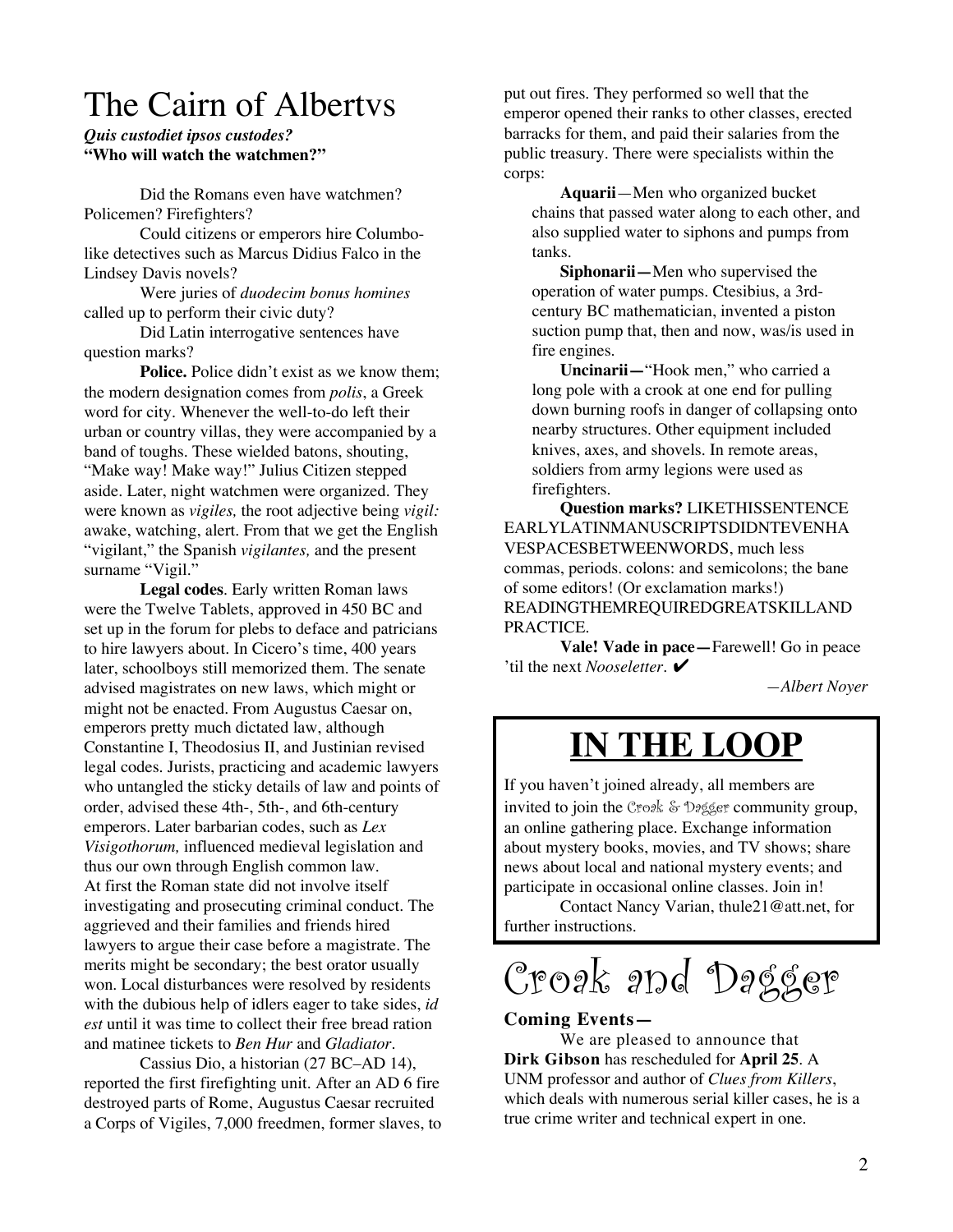### **The Southern Sisters Conference: "Murder in the Magic City"**

This year, rather than go to Bristol, England, for Left Coast Crime, I decided to attend several smaller U.S. mystery conventions. I'd heard from other authors and fans that smaller cons were intimate—and fulfilling—in a way that LCC, Malice Domestic, and Bouchercon could never be.

Still, the decision to go to Birmingham, Alabama—and Wetumpka, Alabama—did feel a little odd. I'll admit I worried a bit about seeming too exotic or weird. I needn't have worried.

Murder in the Magic City is a one-day conference held at the Homewood Public Library. It's hosted by the Southern Sisters—the Alabama chapter of Sisters in Crime—and attendance is limited to about 135. Margaret Fenton will go on my list as one of the top conference organizers ever, period. She, along with her hardworking committee, made every author and guest feel appreciated, cherished, and important.

The conference's format gives each author maximum exposure because the panels run in sequence rather than consecutively. So the audience hears every single person rather than having to choose.

The day started off with Susan McBride and her Bad Boys (Sean Doolittle, Victor Gischler, Harry Hunsicker, and Duane Swierczynski), who shouldn't be allowed in public without a warning that extreme laughter will ensue. Their panel had the task of creating and plotting a mystery novel. I think McBride still has the results on her Web site or at her blog, *The Lipstick Chronicles.*

My panel was next. Hans Watford, Joyce and Jim Lavene, Chester Campbell, and Marlis Day: we all had to live our character's personas for the hour. Sasha couldn't handle the stress and opted to take a few tokes of the whipped cream can that Margaret had graciously provided.

Sarah Stewart Taylor's group rewrote a passage of their work in another genre. Jeff Shelby's brilliant turn at romance alluded to proclivities we never knew about James Born. Who knew that sweet Harley Jane Kozak could write such a tough, weapon-rich thriller? James Born treated us to a science fiction rendition that will certainly add several choice phrases to the common vernacular.

I could listen to Cathy Pickens weave Southern tales all day; her dry humor and wonderful voice warmed each word. Pickens moderated the

Southern Writers panel. Kathyrn Wall, John Floyd, and Claire Hamner Matturo offered rich perspectives on that very important and popular subgenre. One thing I found particularly interesting is that they, too, experience the sometimes irritating and sometimes wonderful moniker of "regional."

Jan Burke and Steve Hamilton—both nationally celebrated authors—were the guests of honor. Each one treated us to a marvelous, unforgettable talk. If you want to make Burke smile, get involved in the **Crime Lab Project**—an advocacy group dedicated to helping improve funding and the conditions of crime labs across the country. If you want to make Hamilton quiver, mention the Dresden Book Signing. Every author believes he or she has had the worst signing ever. Not so. Hamilton's story beats all of ours by light years.

The next morning, a group of 19 authors caravanned one and a half hours south to the small town of Wetumpka to participate in Murder on the Menu—a fundraiser for the local library. We were served an elegant lunch and then became the main entertainment for patrons. Each author sat at a different table while these generous people ate their lunch. After 15 minutes or so, Tammie Lynn, the local independent bookstore owner (and great library supporter and all-around wonderful person) would ring a bell, and the authors would switch to another table. In all, we visited six a piece. This event, too, was well run, and everyone had a good time.

I came away from my Alabama experience totally enthused. Let me shout it from the rooftop: I urge all of you—authors and readers—to make Murder in the Magic City one of the must-dos in your life. It was that good.  $\triangleright$ 

*—Pari Noskin Taichert*



*who write mysteries."*

Sisters in Crime was founded in 1986. *The purpose of Sisters in Crime shall be "to combat discrimination against women in they mystery field, educate publishers and the general public as to the inequities in the treatment of female authors, raise the level of awareness of their contribution to the field, and*

*promote the professional advancement of women*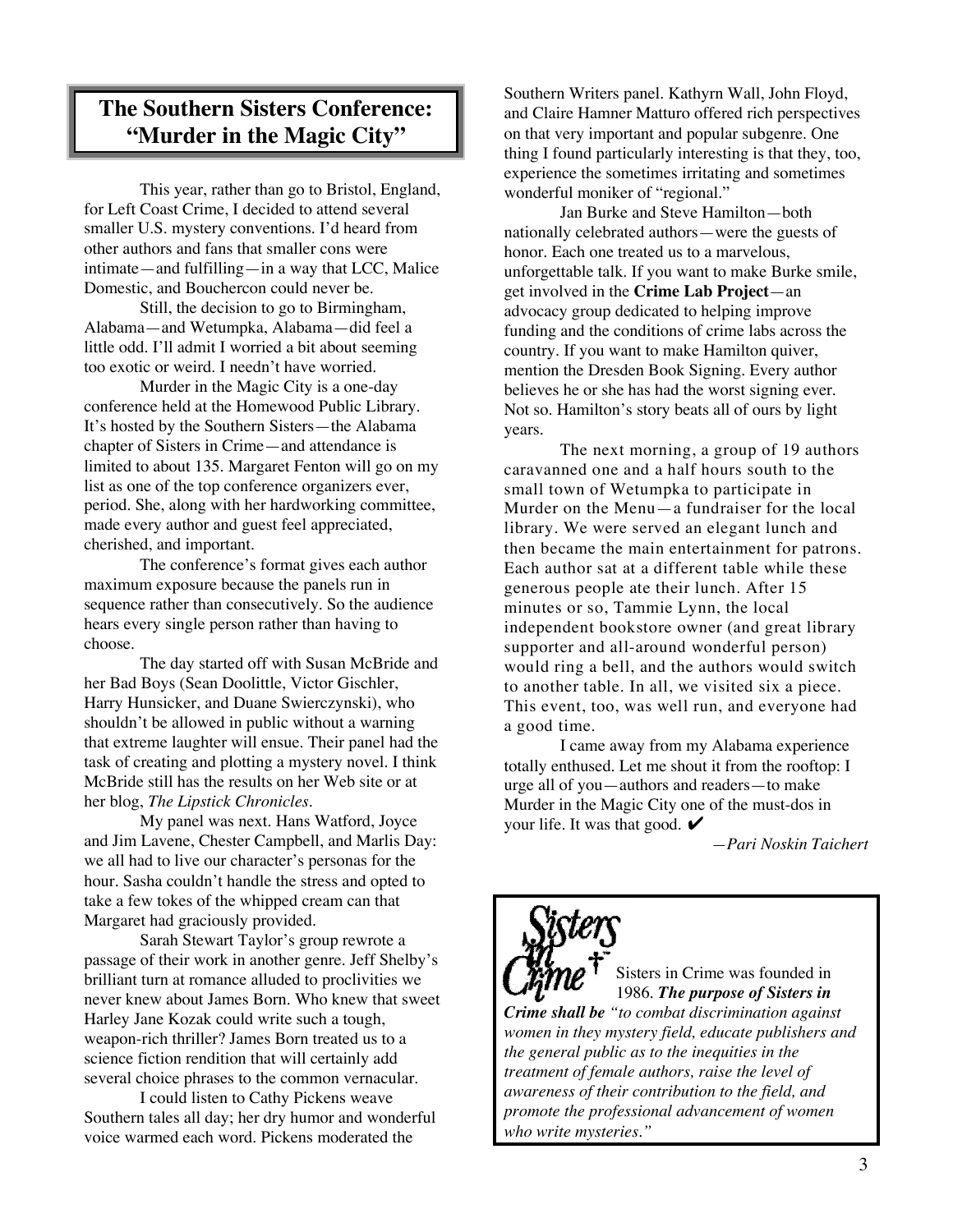# **SinC Links**

SinC authors, check out this resource: www.gunlaws.com.

# **LOCAL APPARITIONS**

**Woodharvest Workshops for Writers** is starting their spring workshops in Santa Fe in late March. Presenters and topics (including three SinC members) are:

- March 25: Marketing and Public Relations for Authors: Get the Attention You Deserve with Pari Noskin Taichert
- April 1: Writing Your Story: Autobiography and Beyond with Anya Achtenberg
- April 8: Strong Fiction: Who Tells the Story and Why, a workshop on point of view with Lynn Stegner
- April 15: Writing Marketable Children's Books with Shirley Raye Redmond
- April 29: The Art of Self-Editing: How to Be Readable, Publishable, and Saleable with Susan Slater

# **Inaugural Sea-SI Crime Scene Cruise**

Join D. P. Lyle, MD (author of *Murder and Mayhem: A Doctor Answers Medical and Forensic Questions for Mystery Writers* and winner of a Macavity Award for *Forensics for Dummies*) and Jan Burke (author of the Irene Kelly mystery series and winner of the Edgar for Best Novel for *Bones*) on the inaugural Sea-SI Crime Scene Cruise to Alaska aboard Norwegian Cruise Lines' M/S *Oosterdam*. The dates are July 15–22, 2006, and the trip departs from and returns to Seattle, Washington. Doug and Jan will offer a multipart presentation on all things forensic, in both the real and fictional world. For details visit:

www.innovativejourneys.com or call Oscar Sylican at Worldview Travel at 714-882-4654.

### **A Web Site? What? Who? Me?**

One hears a lot of interesting things at the Croak & Dagger board of directors meetings, many of which shall remain unrevealed here because . . . ya know, it is a meeting of the board of a group dedicated to murder mysteries, crime fiction, and thrillers. You don't like to go around spilling the beans on *that* crowd.

Or not all of the beans, anyway. I will spill a few, though, so listen up.

I heard something while making a recent report to the board about our new Web site that struck me as worthy of spending a few hundred words on. So here they are.

The discussion at that meeting moved from my report that the new site is up and looking rather spiffy, to my suggestion that all Croak & Dagger members who are writers, whether they are published or waiting for the industry to get a grip and recognize gold when they see it, should have a Web site.

Several folks raised a question I'll paraphrase this way: "If the rules state that only Croak & Dagger members who are published in the mystery, crime, or thriller genres can have their link included on the site . . . why should I have a Web site before I'm published?"

### **Long Answer, Short**

Because you need to let your audience know you're on the way.

### **Short Answer, Longer**

As many readers know, their favorite authors have learned that a good way to keep in touch with them is through Web sites. Some of us go whole hog and include bios, photos, contests to win a copy of the latest release; we'll list new titles, news about rereleased titles, and let readers know when a short story is due to be published.

Yes, that's all very nice, you say, but why should an unpublished writer want to go to the trouble of building a Web site when there are no readers clamoring to know the scoop on your latest book or story (which, of course, is yet to be published)?

Because the *other* thing many authors do with their Web sites is use them to build up an audience for works in progress. Now this is subtle stuff, but you're readers and writers in a genre that does "subtle" very well.

*(cont'd. on next page)*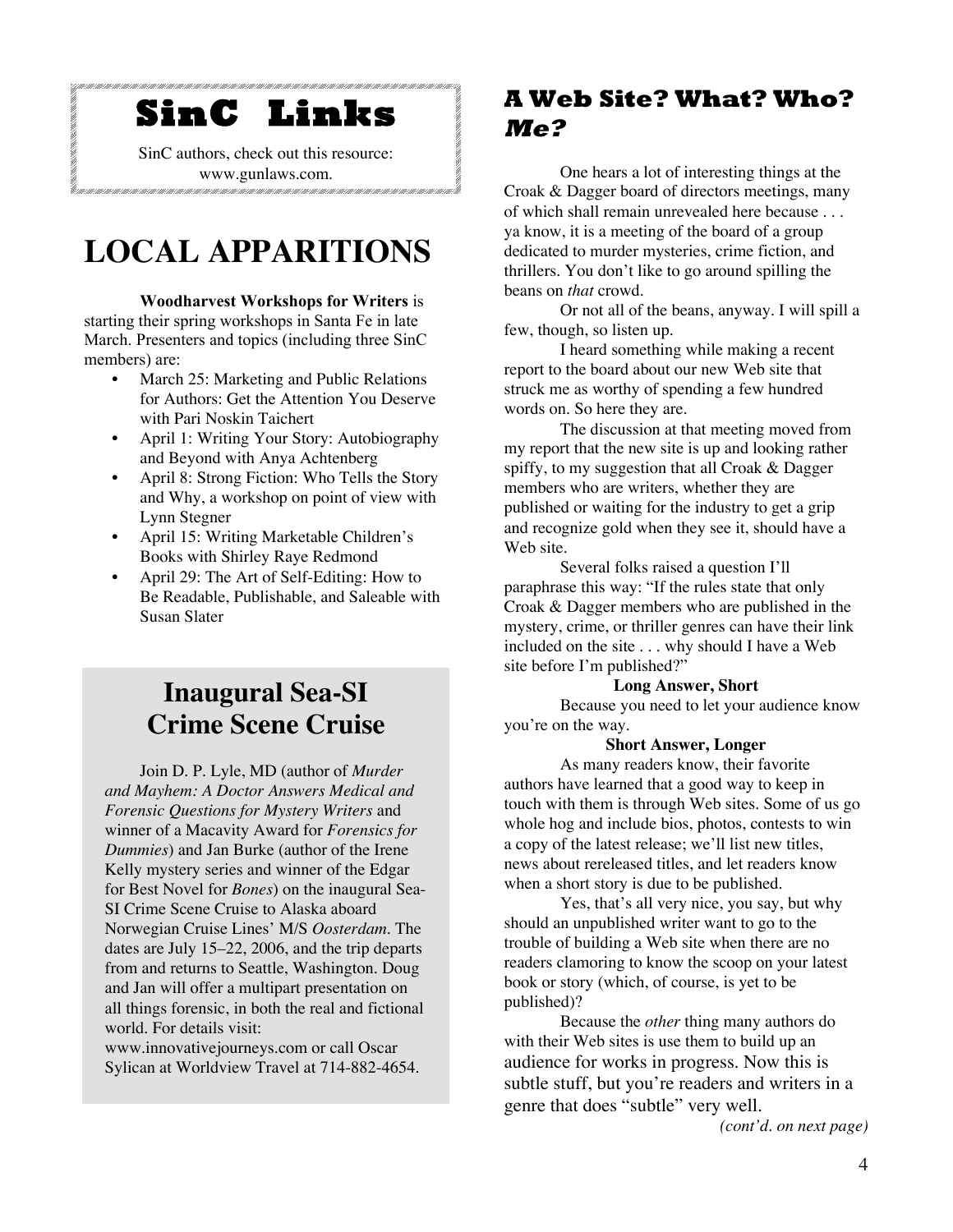### *(A Web Site? What? Who? Me? cont'd.)*

Of course you don't want to go around promising that your fabulous novel is about to be published when you don't have an agent yet; or even suggest that what is sure to be an award-winning short story will undoubtedly be hitting the magazine racks at Barnes & Noble any day now when you haven't finished blocking out the plot, let alone started your market research.

Neither do you want to go into great detail about your developing novel or short story.

The task is to lure an audience to you.

Now that I've almost completed work on the Croak & Dagger site, I'm getting ready to reconstruct my own Web site. I'll be transferring all the information about my past and current projects, and I'll be adding a page named something like "What Interests Me These Days" or maybe the more writerly, "Grist for My Mill."

On that page I'll include carefully selected essays, articles, and—most important of all!—links, links, links about pirates and poor little Elaine of Astolat. You remember her, the sweet creature who had the grave misfortune to fall in love with that cad Lancelot while he was running around the countryside half mad and mostly sulking over another lover's quarrel with Guenevere.

How are pirates and tragic Elaine related? In no way, but that they are subjects for books I am either writing or will be writing.

It didn't take people long to learn how to Google like crazy to find new sites dedicated to their favorite topics. (If you don't believe that, do a bit of Googling yourself on a favorite subject and see what you turn up.) Link-rich pages that are part of an author's Web site bring potential readers.

There is no reason why a writer waiting to be published can't do the same thing. Have your site in place, fill it with articles and links that will draw in the people who will be interested in what you write. Don't be shy about mentioning that you are a writer—in fact, build some bridges to that community by including links to sites other writers would appreciate knowing about.

You can easily find inexpensive Webhosting services; some will even host a bare-bones starter site for a little as \$4 per month. The best services will host a starter site for about \$9 a month and charge on a monthly basis so you don't find yourself locked into a contract. Site-building tools are almost always included, many so simple you can have a site up and running over the weekend—even

if you've never dreamed of doing such a thing, let alone learning how to make it happen.

So, published or not, you *are* a writer. If you're writing in the genres that Croak & Dagger focuses on, you're going to want to be able to tap the audience for mysteries, thrillers, and crime fiction on the virtual shoulder and let it know you're here.

Start helping your audience to find you now; it might very well pay off later!  $\triangleright$ 

*—Nancy Varian*

*Nancy Virginia Varian is Croak & Dagger's Web mistress. As Nancy Varian Berberick, she's published over a dozen novels and a basket-load of short stories in the fantasy genre. Though she hasn't published even one little short story in the mystery/crime/thriller genres, Nancy has vowed to change that. After all, having created the Croak & Dagger Web site, by gum, she is determined to have her Web page linked to the Croak & Dagger Web site. Legally, because she'd never do a hack . . . nope, never.*

### **HOW CAN I LINK MY WEB SITE TO THE CROAK & DAGGER WEB SITE?**

Piece o' cake! Meet the following criteria and let the Web mistress know that you'd like to link:

- You must be a member in good standing of Croak & Dagger.
- You must have published short stories (one will do until your snowball starts rolling down the hill) or novels in the mystery/crime/thriller genres, or you must have published nonfiction related to those genres.
- Nonfiction can be anything from how to fire. a gun without killing granny while she's peeling apples on the front porch, to how to concoct poison right in your own home (we're a lovely lot, aren't we?), to how to write mystery/crime/thriller fiction.

If you meet these qualifications, e-mail Nancy at thule21@att.net and let her know the URL to your site. She'll be happy to link to you for one little fee—you'll be asked to link back to the Croak & Dagger site. Now isn't that a bargain?

Please also note that the criteria listed above pertains to having book reviews posted to our Yahoo! discussion group.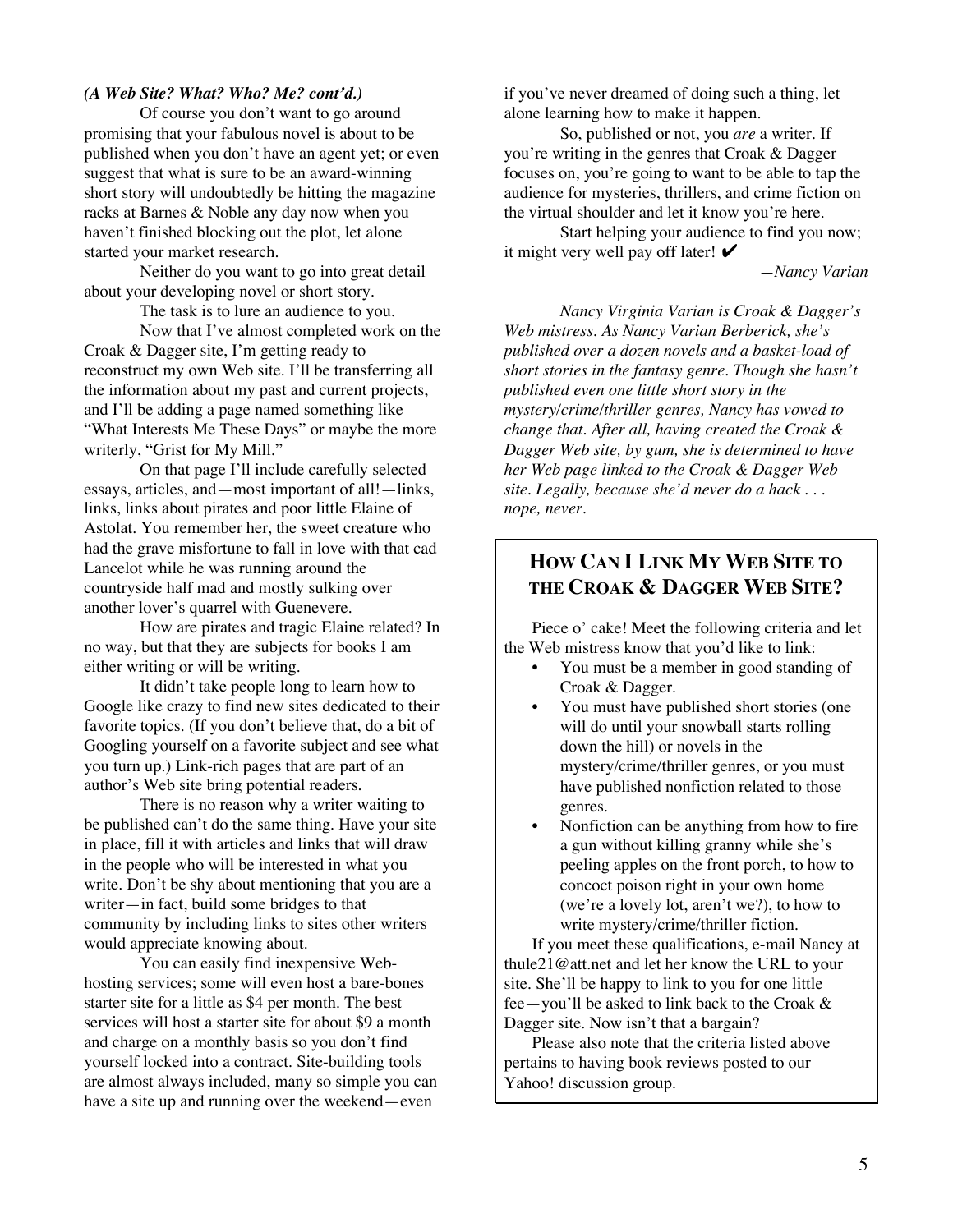### **ROB'S RANDOM SHOTS**

### **March Case File Number One**

*Balloons Can Be Murder* by Connie Shelton, Intrigue Press, hardback, 234 pp, \$24.00

As astute readers have probably noticed, I write reviews for *The Nooseletter* according to rules. Two sets of rules, actually. That of the editor and my own. Editorial policy dictates that we do not review books by chapter members. Reviewed books must have been published in the preceding 12 months. Reviews should be 450–500 words. Simple enough. My own rules are somewhat less fathomable.

In view of Sisters in Crime's stated goal of equal review treatment for women authors, I review one book by a woman author and one by a male author each issue. While I try to include at least one New Mexico author each month, I don't always succeed. And of course, I lean toward authors I've met or known personally. That's true this month, but not always.

*Angel Fire* author Connie Shelton's ninth Charlie Parker mystery is an assured, involving, well-plotted novel that only she could have written. Nobody else. Period. It revolves around Charlie's PI firm's effort to protect a female balloonist who is receiving threats prior to attempting a world altitude record in an AX-7 class hot air balloon during the Albuquerque Balloon Fiesta.

Not coincidentally, Connie herself set such a record more than 20 years ago. That experience gave her the chops to write this story convincingly. Compellingly. Of course, Connie had the good sense to make her ascent away from the hustle and bustle of Balloon Fiesta crowds. But her balloonist, Rachel Fairfield, is determined to make her attempt at that venue, with all the security headaches it entails.

Local PI Pat Caristo spoke to our group a year ago and made clear the monotony of conducting stakeouts, knocking on doors, interviewing people, and sifting stories that are the bread and butter of real PI work. Connie has been studying the reality of the PI business (and perhaps the bodyguard business, too), and her sleuth, Charlie, has her hands full trying to balance the demands of the job with maintaining her marriage and getting enough sleep.

Needless to say, there are a plethora of suspects to be located, interviewed, and considered. I didn't figure out the villain or the motive before Charlie did. You may do better. But Connie Shelton is an author to match wits with. Her series has gotten better and better and is worth starting at any point.

Remember the rules I set for myself? The final one is the reason that I write these screeds: To introduce chapter members to authors they may have heard about, but not tried. Start the series earlier than this book, so you can follow Charlie's romance with and marriage to her helicopter pilot husband, Dan. Again, not coincidentally, Connie is married to a helicopter pilot and flies also. Imitate me and introduce yourself to Charlie Parker—and Connie Shelton.

### **March Case File Number Two**

*The Closers* by Michael Connelly, Warner Books, paperback, 447 pages, \$7.99

Reading and writing for these reviews has enabled me to finally read many of the "classics" of our favorite genre. I've never met MWA Grand Master Michael Connelly, but I may get to. He's the editor of the MWA *Burden of the Badge* anthology (to be published next year) to which I submitted a short story.

Connelly is justifiably famous (and has received many awards) for his Harry Bosch LAPD novels, but he has done a smattering of stand-alones. The Bosch novels are police procedurals. But whereas novels like Ed McBain's 87th Precinct series, Michael McGarrity's Kevin Kerney books, and shows like *Law and Order* and *Hill Street Blues* feature team approaches to solving mysteries, Bosch is a throwback to the loner cop on a mission.

I started with *The Concrete Blond* (#3) in our book exchange box and got hooked. I have since read *The Last Coyote* (#4) and *The Closers* (#11), the latter of which I'll review, since it was published just last year. I'll be reading all the Bosch novels and you should do so, too. Preferably in order, so you can follow the character's ups and downs, his relations as he changes partners and romantic interests, and his bouts with his *bete noir* in the department. I picture Bosch as looking like Briscoe or Munch of *Law and Order*.

Harry has been shot, has been suspended, and was eventually retired a couple of novels ago. After working a case or two privately, Connelly put him back on the force in this novel, working as a "closer" with the department's Open-Unsolved unit on cold cases. This is not his first foray into such difficult investigations. In *The Last Coyote*, while under suspension, he investigated the 30-year-old case of his mother's murder, à la *The Black Dahlia*.

Bosch and his partner draw a 16-year-old case of the murder of a teenage girl made to look *(cont'd. on next page)*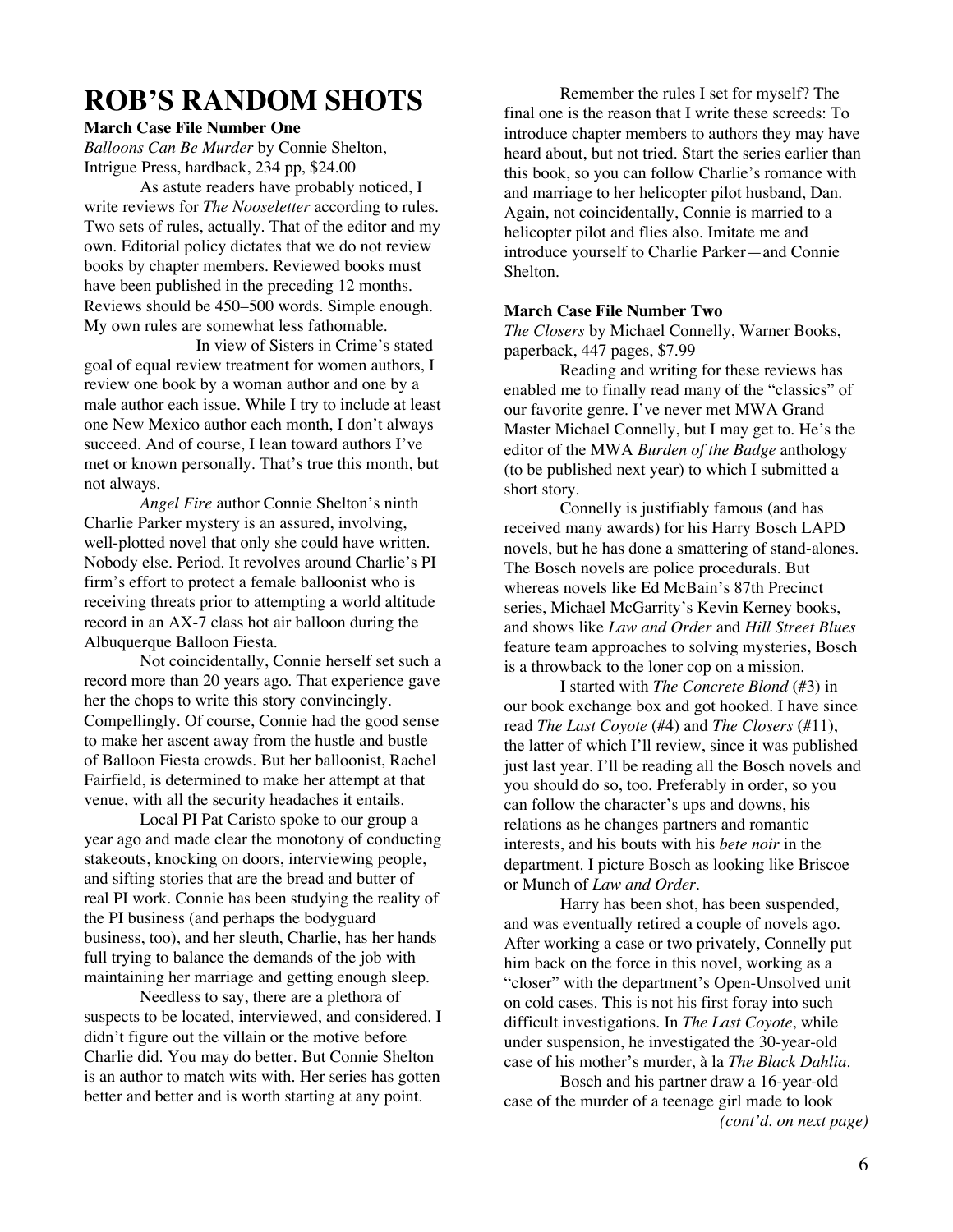### *(Rob's Random Shots, cont'd.)*

like suicide. Connelly draws unrelenting portraits of the effects of the murder of an only child on parents and friends years after the event. All the supporting characters are realistically drawn and fully fleshed out. With witnesses and even the first investigators dead, moved away, impossible to locate, or uncooperative, the deck is stacked against Harry.

The case gathers speed and threatens to reopen old wounds within the department. Can Harry solve the case? Will it jeopardize his return to the force and the status of the new chief who reinstated him?

The final twists and turns are logical and satisfying, like the final hundred pages of *The Concrete Blond*, but unlike the unrealistic final twists of *The Poet*, a stand-alone.

Even if your tastes in mysteries usually center on Janet Evanovich or talking cats, you owe it to yourself to investigate Harry Bosch. Maybe we'll bump into each other while I'm buying copies of *The Black Echo* and *The Black Ice* (Bosch #1 and Bosch #2).  $\blacktriangleright$ 

*—Rob Kresge*

# **Scene of the Crime**

**Murder in the Grove** will be held June 2–3, 2006, at Boise Centre on the Grove in Boise, Idaho. Sara Paretsky will be the guest of honor, and Anne Perry will attend as a special guest. Carolyn Wheat will present a full-day preconference workshop on June 2 based on her book, *How to Writer Killer Fiction*. Many other authors and professionals will be presenting workshops and panels. More information is available at www.murderinthegrove.com. ✔

### DON'T FORGET:

Tuesday, April 26, 7:00 p.m. Tuesday, May 23, 7:00 p.m. Saturday, June 24, 1:00 p.m.

### **BOOKMARKS TEDDAC - JAGGET**

 $\sqrt{\frac{Spters}{Cpm}}$ 

 $\mathbb{C}$ woxivigan

Have you seen them? Bright yellow, with blood-red markings? Do you have one? Do you have a handful?

The new 2006 Croak & Dagger bookmarks are a great way to spread the word about our Sisters in Crime chapter. Hand plenty out, but keep one for yourself: they list all our meeting dates and times for 2006.

### **Crime and Justice**

At the annual meeting for the American Academy of Forensic Sciences, held in February, the National Institute of Justice (NIJ) distributed several publications that are excellent references for mystery, crime, and cop writers, including:

- *Death Investigation: A Guide for the Scene Investigator*
- *Eyewitness Evidence: A Guide for Law Enforcement*
- *A Guide for Explosion and Bombing Scene Investigation*
- *Crime Scene Investigation*
- *Fire and Arson Scene Evidence*
- *Principles of Forensic DNA for Officers of the Court* (CD-ROM) [This just released at the meeting]

The NIJ's entire output is listed, and may be ordered, at its Web site: www.ncjrs.gov (National Criminal Justice Reference Service). You can search by the titles above, or just browse. The best thing is that all this stuff is government/public domain, so the price is right—(generally) FREE!  $\triangleright$ 

*—Ira J. Rimson*

## *New Mystery Magazine*

Wildside Press has announced that it will soon be publishing the *Sherlock Holmes Mystery Magazine.* Each issue will have a new Sherlock Holmes adventure and new mystery fiction. For Croak and Dagger members who would like to break into the genre—while still writing your first novel, finding your agent, and hoping for a contract—this could be a good venue. Interested writers should check out wildsidepress.com to find out more.  $\blacktriangleright$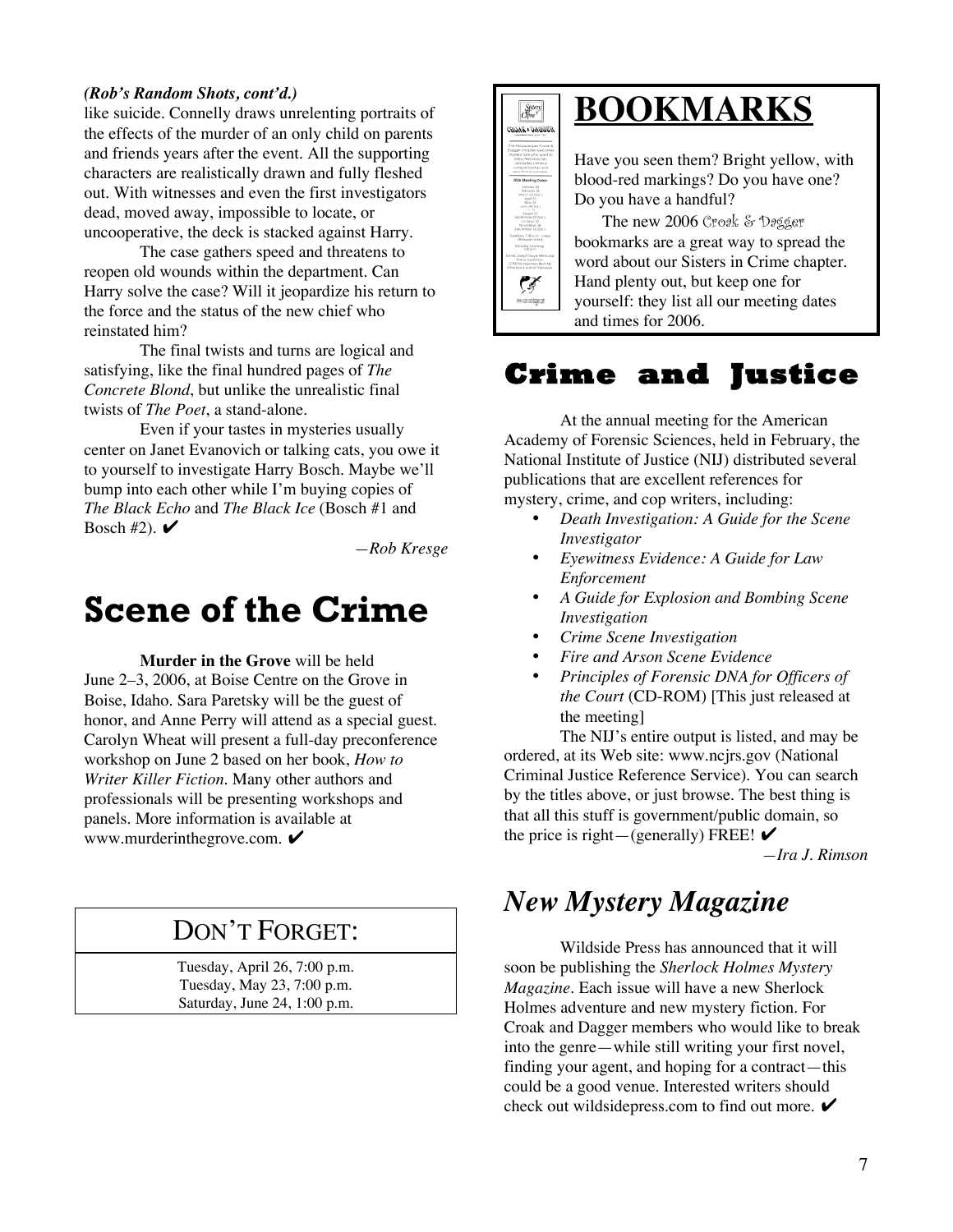

## **And the Nominees Are**

Mystery Writers of America (MWA) is proud to announce its nominees for the 2006 Edgar Allan Poe Awards, honoring the best in mystery fiction, nonfiction, television, and film published or produced in 2005. The Edgar Awards will be presented to the winners at MWA's 60th Gala Banquet, April 27, 2006, at the Grand Hyatt Hotel in New York City.

### **Best Novel**

*The Lincoln Lawyer* by Michael Connelly (Little, Brown)

*Red Leaves* by Thomas H. Cook (Harcourt) *Vanish* by Tess Gerritsen (Ballantine Books) *Drama City* by George Pelecanos (Little, Brown) *Citizen Vince* by Jess Walter (Regan Books)

### **Best First Novel by an American Author**

*Die a Little* by Megan Abbott (Simon & Schuster) *Immoral* by Brian Freeman (St. Martin's Minotaur) *Run the Risk* by Scott Frost (G.P. Putnam's Sons) *Hide Your Eyes* by Alison Gaylin (Signet) *Officer Down* by Theresa Schwegel (St. Martin's Minotaur)

#### **Best Paperback Original**

*Homicide My Own* by Anne Argula (Pleasure Boat Studio)

*The James Deans* by Reed Farrel Coleman (Penguin–Plume)

*Girl in the Glass* by Jeffrey Ford (Dark Alley)

*Kiss Her Goodbye* by Allan Guthrie (Hard Case Crime)

*Six Bad Things* by Charlie Huston (Ballantine Books)

### **Best Fact Crime**

*Rescue Artist: A True Story of Art, Thieves, and the Hunt for a Missing Masterpiece* by Edward Dolnick (HarperCollins)

*The Elements of Murder: The History of Poison* by John Emsley (Oxford University Press)

*Written in Blood* by Diane Fanning (St. Martin's True Crime)

*True Story: Murder, Memoir, Mea Culpa* by Michael Finkel (HarperCollins)

*Desire Street: A True Story of Death and Deliverance in New Orleans* by Jed Horne (Farrar, Straus & Giroux)

#### **Best Critical/Biographical**

*Writing and Selling Your Mystery Novel: How to Knock 'em Dead with Style* by Hallie Ephron (Writer's Digest Books)

*Behind the Mystery: Top Mystery Writers Interviewed* by Stuart Kaminsky, photos by Laurie Roberts (Hot House Press)

*The New Annotated Sherlock Holmes: The Novels* edited by Leslie S. Klinger (W.W. Norton)

*Discovering the Maltese Falcon and Sam Spade: The Evolution of Dashiell Hammett's Masterpiece, Including John Huston's Movie with Humphrey Bogart* edited by Richard Layman (Vince Emery Productions)

*Girl Sleuth: Nancy Drew and the Women Who Created Her* by Melanie Rehak (Harcourt)

#### **Best Short Story**

"Born Bad" by Jeffery Deaver, *Dangerous Women* (Mysterious Press)

"The Catch" by James W. Hall, *Greatest Hits* (Carroll & Graf)

"Her Lord and Master" by Andrew Klavan, *Dangerous Women* (Mysterious Press)

"Misdirection" by Barbara Seranella, *Greatest Hits* (Carroll & Graf)

"Welcome to Monroe" by Daniel Wallace, *A Kudzu Christmas* (River City Publishing)

### **Best Juvenile**

*Shakespeare's Secret* by Elise Broach (Henry Holt Books for Young Readers)

*Wright & Wong: The Case of the Nana-Napper* by Laura J. Burns and Melinda Metz (Penguin Young Readers—Sleuth/Razorbill)

*The Missing Manatee* by Cynthia DeFelice (Farrar, Straus & Giroux Books for Young Readers)

*Flush* by Carl Hiassen (Knopf Books for Young Readers)

*The Boys of San Joaquin* by D. James Smith (Simon & Schuster Children's Books)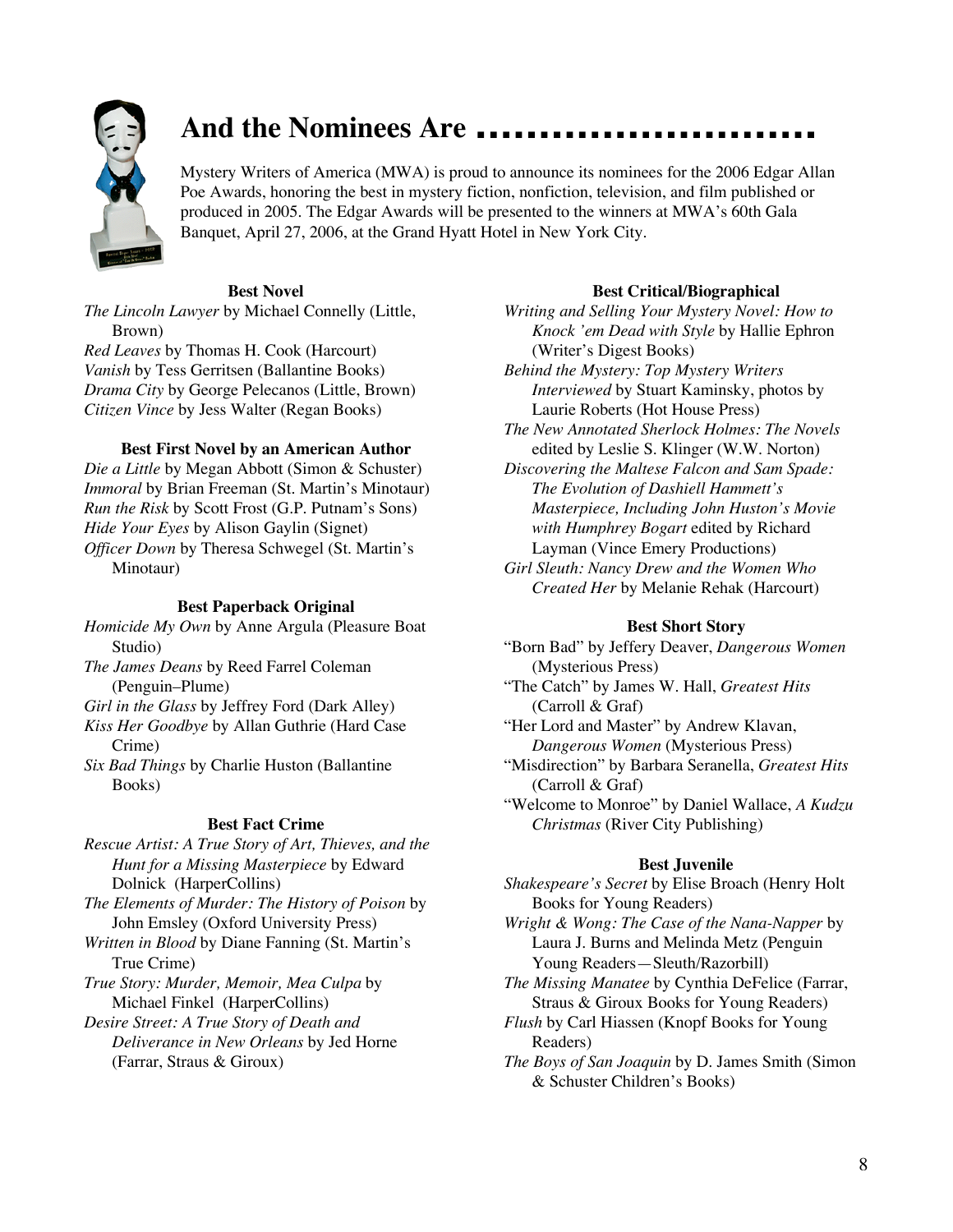#### **Best Young Adult**

*Down the Rabbit Hole* by Peter Abrahams (HarperCollins—Laura Geringer Books)

*Last Shot* by John Feinstein (Knopf Books for Young Readers)

*Quid Pro Quo* by Vicki Grant (Orca Book Publishers)

*Young Bond, Book One: Silverfin* by Charlie Higson (Hyperion/Miramax Books)

*Spy Goddess, Book One: Live & Let Shop* by Michael Spradlin (HarperCollins Children's Books)

### **Best Play**

*River's End* by Cheryl Coons (book and lyrics), Chuck Larkin (music) (Marin Theatre Company)

*Safe House* by Paul Leeper (Tennessee Stage Company)

*Matter of Intent* by Gary Earl Ross (Theater Loft)

*Mating Dance of the Werewolf* by Mark Stein (Rubicon Theatre)

#### **Best Television Episode Teleplay**

*CSI*—"A Bullet Runs through It, Parts 1 and 2" by Richard Catalani & Carol Mendelsohn

*CSI*—"Grave Danger" by Anthony Zuiker, Carol Mendelsohn, Naren Shankar; story by Quentin Tarantino

*Law & Order: Special Victims Unit*—"911" by Patrick Harbinson

*Sea of Souls—*"Amulet" by Ed Whitmore *Wire in the Blood*—"Redemption" by Guy Burt

#### **Best Motion Picture Screenplay**

*Crash—*story by Paul Haggis; screenplay by Paul Haggis and Bobby Moresco (Lions Gate Films)

*A History of Violence—*screenplay by Josh Olson, based on the graphic novel by John Wagner & Vince Locke (New Line Productions)

*The Ice Harvest—*screenplay by Richard Russo & Robert Benton, based on the novel by Scott Phillips (Focus Features)

*Match Point—*screenplay by Woody Allen (BBC) *Syriana—*screenplay by Stephen Gaghan, based on the book by Robert Baer (Warner Brothers)

#### **Robert L. Fish Memorial Award**

Eddie Newton, "*Home*"—EQMM May 2005 (*Dell* magazine)

### **Grand Master**

Stuart Kaminsky

#### **Ellery Queen Award**

Brian Skupin and Kate Stine, Copublishers of *MysteryScene* magazine

### **Raven Awards**

Black Orchid Bookshop (Bonnie Claeson & Joe Guglielmelli, owners) Men of Mystery Conference (Joan Hansen, creator)

#### **The Simon & Schuster–Mary Higgins Clark Award**

*Breaking Faith* by Jo Bannister (Allison & Busby Ltd.)

*Dark Angel* by Karen Harper (MIRA Books) *Shadow Valley* by Gwen Hunter (MIRA Books)

## **Web Site Technical Issues**

We are still waiting for our new Web host to resolve domain name problems with the domain holder that our previous host employed. Therefore, we urge you to have people visit our temporary digs at www.croakanddagger.homestead.com.